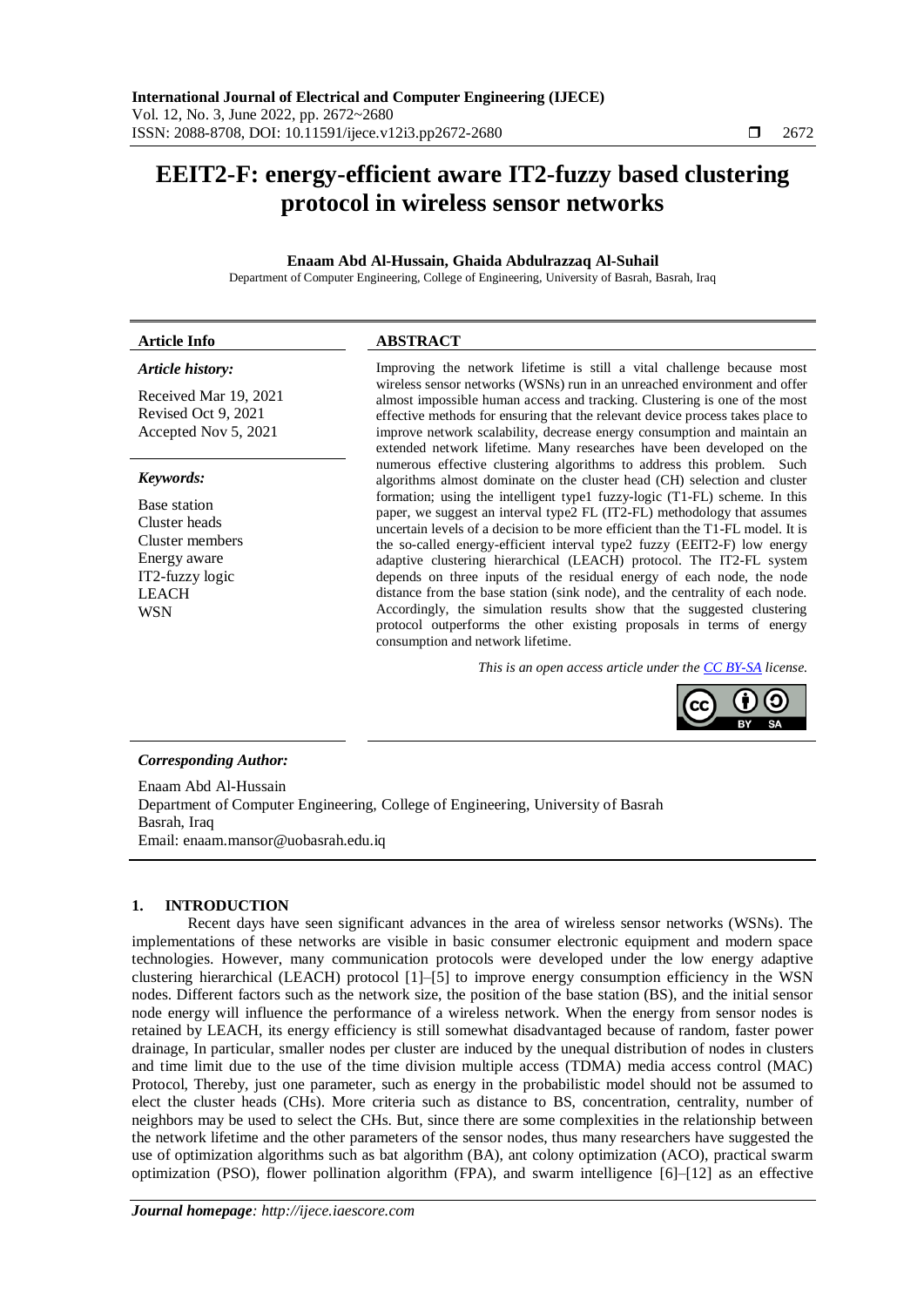approach to reduce the consumed energy in WSNs and thus increase the network lifetime. Meanwhile, other researchers have also suggested using neuro-fuzzy and deep learning approaches to optimize the clusterbased routing protocol issues, some of them are: Thangaramya *et al.* [13] which introduce a new cluster formation and routing protocol based on the neuro-fuzzy rule for performing efficient routing in LEACH protocol. Also, Thakur and Sakravdia in [14], proposes an efficient method based on fuzzy deep learning for improving the reliability of energy irregularity models.

Nevertheless, numerous researchers have emphasized the concept of fuzzy logic (FL) in decisionmaking for CH efficiency in WSNs. These approaches are scalable, versatile, and intelligent enough to spread the load between sensor nodes and eventually improve network lifetime. Among these, recent research in [15]–[17], They suggested different cluster head (CH) selection algorithms based on type 1 fuzzy logic, each of which employs effective parameters such as Residual energy, distance to the BS, and others as an input parameter to the fuzzy inference system to decide on the best solution for choosing the suitable CHs and cluster formation. Ayati *et al.* [18] proposed a super CH election scheme using fuzzy logic in three levels Mamdani inference engine. On the contrary, interval type-2 fuzzy logic was also introduced by some researchers to assume the decision of uncertain levels to be more efficient than the T1-FL model. For example, Nayak and Vathasavai [19] proposed a clustering algorithm based on interval type-2 FL model using the remaining battery power, distance to BS, and concentration as input parameters to fuzzy inference system (FIS), the simulation results show that it provides better scalability and better network lifetime than T1-FL LEACH protocol. Several studies in [20]–[22] presented efficient CHs selection methods relying on T2-FL as a controller for decision making, compared to the traditional LEACH. Such methods can prove a good quality of services (QoS) of the network performance via improving the residual energy and the network lifetime.

To achieve the highest QoS performance, this paper presents a new approach that depends on modifying the threshold equation of the LEACH protocol taking into account the Sugeno IT2-FLC model as a powerful tool in the election of the optimal number of CHs. Such modified LEACH is so-called energy efficient based interval type2-Fuzzy LEACH (EEIT2-FLEACH). It can work in two phases, the Set-Up phase, and the Steady-state phase. The IT2-fuzzy inference system depends on three effective key parameters: i) residual energy (REN), ii) The node's distance from the base station (DBS), and iii) the node's centrality (CEN). The output represents the chance of choosing the CHs. the proposed protocol efficiently improves the network lifetime and reduces the energy consumption during its rounds.

The rest of this paper will be structured as follows. Firstly, the network and energy models are addressed in section 2. In section 3, the proposed protocol is described in detail. Section 4 displays and discusses the simulation results. Finally, in section 5, the conclusion has been drawn.

# **2. NETWORK AND ENERGY MODEL**

# **2.1. Network model**

The network model is assumed to be a set of sensor nodes (N) distributed uniformly around the (M X M) interested area, all nodes are stationary (nonmobile), and have the capability to sense, aggregate, and forward the data to the BS (act as a sink node). Also, they are non-rechargeable and homogeneous in terms of initial energy. It is presumed that communication links between nodes are symmetric. So that, the data rate and the energy consumption between any two nodes are symmetric in terms of packet transmission.

On the other hand, the sink node (BS) is also assumed to be nonmobile. Meanwhile, its location is assumed to be changed in three scenarios (at the center of the network field, at the upper right corner, and out of the network area) to investigate the impact of BS position on WSN performance. Moreover, in each round of the proposed protocol, the cluster heads are still selected randomly but with extra IT2-fuzzy logic criteria to improve the LEACH protocol's CH selection process.

#### **2.2. Radio energy model**

Energy consumption is an important factor in designing WSNs protocols. Sensor nodes are highly energy limited since it consumes energy for sensing data, processing, and wireless communication [23]. In particular, communication mainly causes higher energy consumption on both sides of the communications (sender and receiver). Thus, in This paper, we depend on the first-order energy dissipation model (traditional energy model of LEACH protocol) [24], [25]. However, in this model to transmit the data packet of K bits along with a distance d from the sender to the receiver, Energy consumption can be estimated using a free space channel model or a multi-path fading channel as (1):

$$
E_{TX}(K,d) = \begin{cases} K * E_{elec} + K * \varepsilon_{amp} * d^4 & \text{if } d \ge d_0 \\ K * E_{elec} + K * \varepsilon_{fs} * d^2 & \text{if } d < d_0 \end{cases} \tag{1}
$$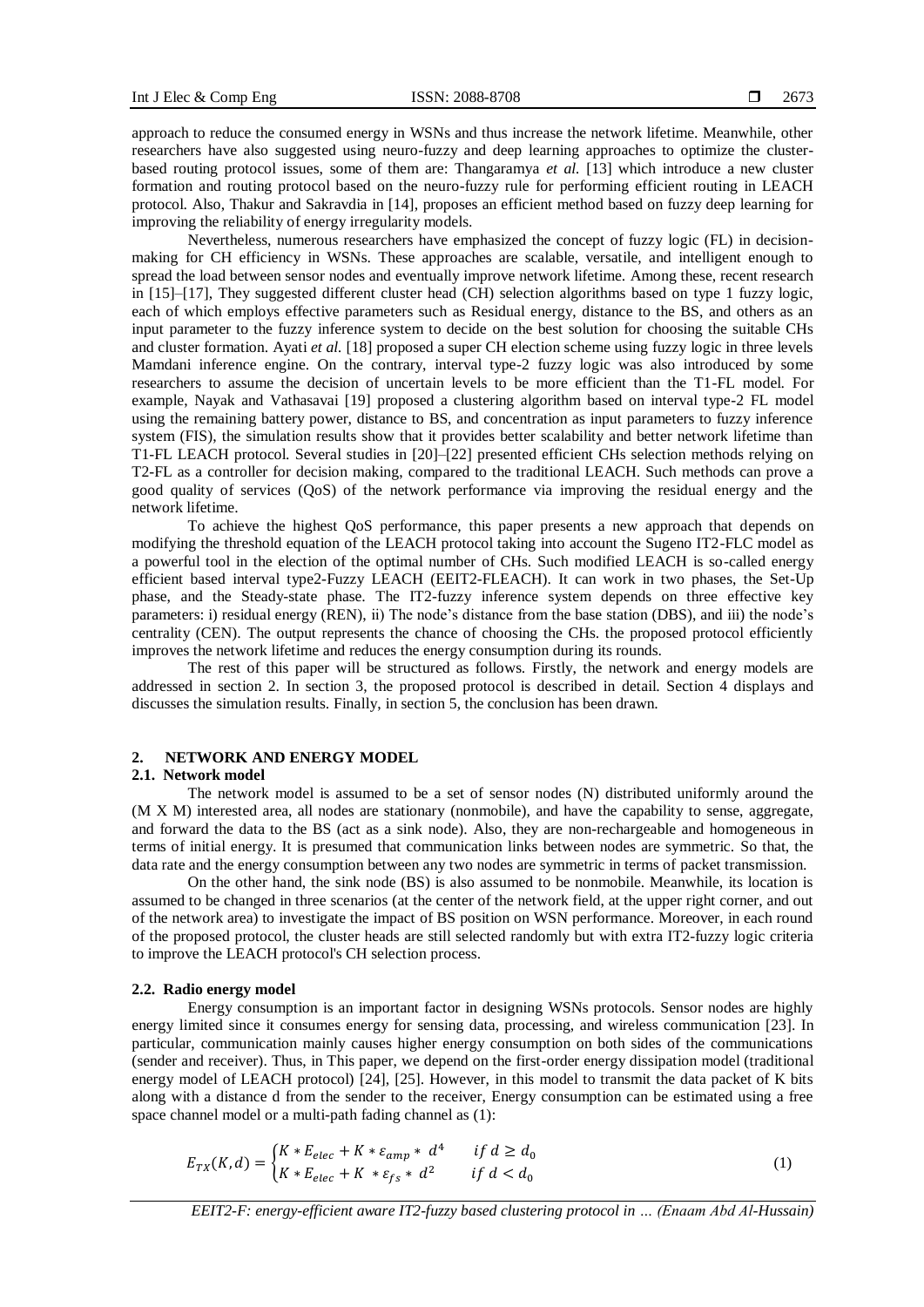where,  $E_{elec}$  indicates the energy consumption per bit of a functioning transmitter or receiver circuitry,  $K$ denotes the data packet length, *d* is the distance from the transmitter to the receiver,  $\varepsilon_{fs}$  and  $\varepsilon_{amp}$  are the proportional constants of the energy consumption of the transmitting amplifier in the model of the free space channel.

$$
d_0 = \left(\frac{\varepsilon_{fs}}{\varepsilon_{amp}}\right)^{1/2} \tag{2}
$$

And the consumed energy to receive these bits is estimated as (3):

$$
E_{RX}(K) = E_{elec} * K \tag{3}
$$

# **3. THE PROPOSED PROTOCOL**

# **3.1. Interval type 2-fuzzy inference system (IT2-FIS)**

In general, the interval type 2 fuzzy inference system operates in five stages, as seen in Figure 1:

- − Fuzzification: a fuzzifier determines the value of inputs depending on the intersection points of trapezoidal membership functions and generates fuzzy sets.
- − Fuzzy rule: it consists of a compilation of 27 IF-THEN rules running in parallel order on fuzzy inputs. Since IF-THEN rules have several entries, the AND operator is applied with minimum selection to choose at least three memberships to attain the single output value.
- − Aggregation: to merge multiple output values into a single fuzzy set, we used the fuzzy union operator (OR), which chooses the limit of our fuzzy rule base output to construct the fuzzy output set.
- − Type-reduction: the Kuhn–Munkres (KM) algorithm is used to reduce an interval type-2 fuzzy set to an interval-valued type-1 fuzzy set before defuzzification will take place.
- − Defuzzification: the defuzzified value is simply the average of the two-interval end-points produced from the type reducer.



Figure 1. IT2-fuzzy inference system

To measure the chance of a node being CH, we use three fuzzy inputs and if-then fuzzy rules in our proposed process. The fuzzy inputs are defined as follows:

− REN: the nodes with high residual energy will have a high chance to be selected as CHs.

The node's distance from the base station (DBS): the nodes close to BS will have a high chance to be selected as CHs. The Euclidean distance calculated of each node from the BS calculated as (4):

$$
DBS_i = \sqrt{(X_i - X_{BS})^2 + (Y_i - Y_{BS})^2}
$$
\n(4)

− 3- Centrality (CEN): The centrality of the node can be defined as the total of distances from nodes within a certain range R of the node. Thus, the range R is expressed by (5):

$$
R = \sqrt{\frac{M}{\pi N P}}
$$
 (5)

where M is the sensor space's size,  $P$  is the Probability of CHs selection (typically,  $P=0.05$ ), and N is the total number of nodes (N=100). Figure 2 explains the concept of node centrality.

$$
CEN = d1 + d2 + d3 + d4 + d5 \tag{6}
$$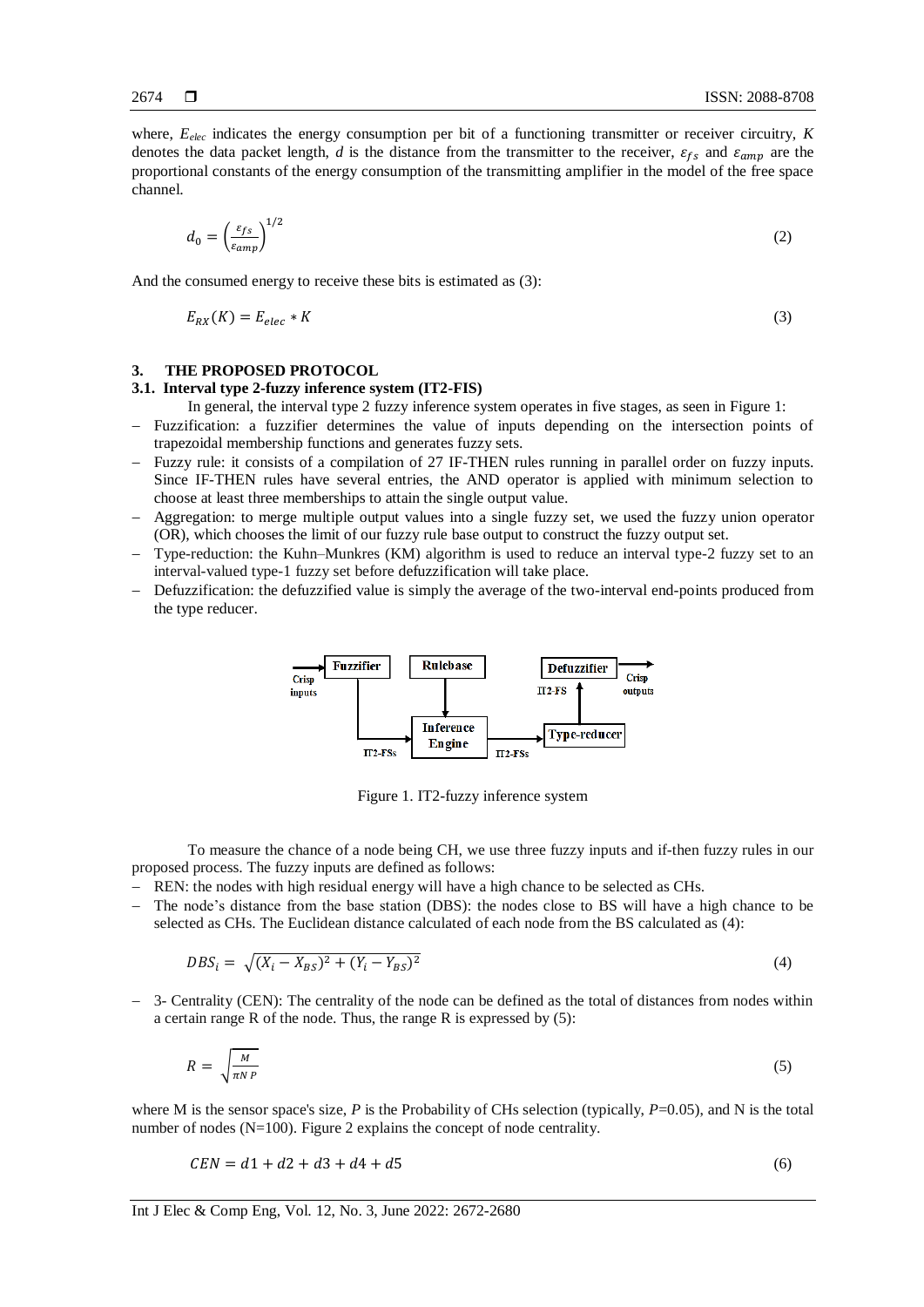The node with less centrality has a higher chance to be selected as CH.



Figure 2. Node centrality

In our proposed FLC, three separated parameters (REN, DBS, and CEN) are considered as inputs for IT2-FIS to select CH's. Each parameter is normalized with the universe set to [0, 1]. Trapezoidal membership functions are defined for the input linguistic variables as shown in Figures 3(a), 3(b), and 3(c), respectively. Consequently, the linguistic variables for the input/output MFs with output MFs intervals are shown in Tables 1 and 2 as well. Meanwhile, each input parameter divides into three levels, so it requires 3 <sup>3</sup>=27 rules listed in Table 3.



Figure 3. The MFs of input variables in proposed FIS model (a) MFs of input variable REN, (b) MFs of input variable DBS, and (c) MFs of input variable CEN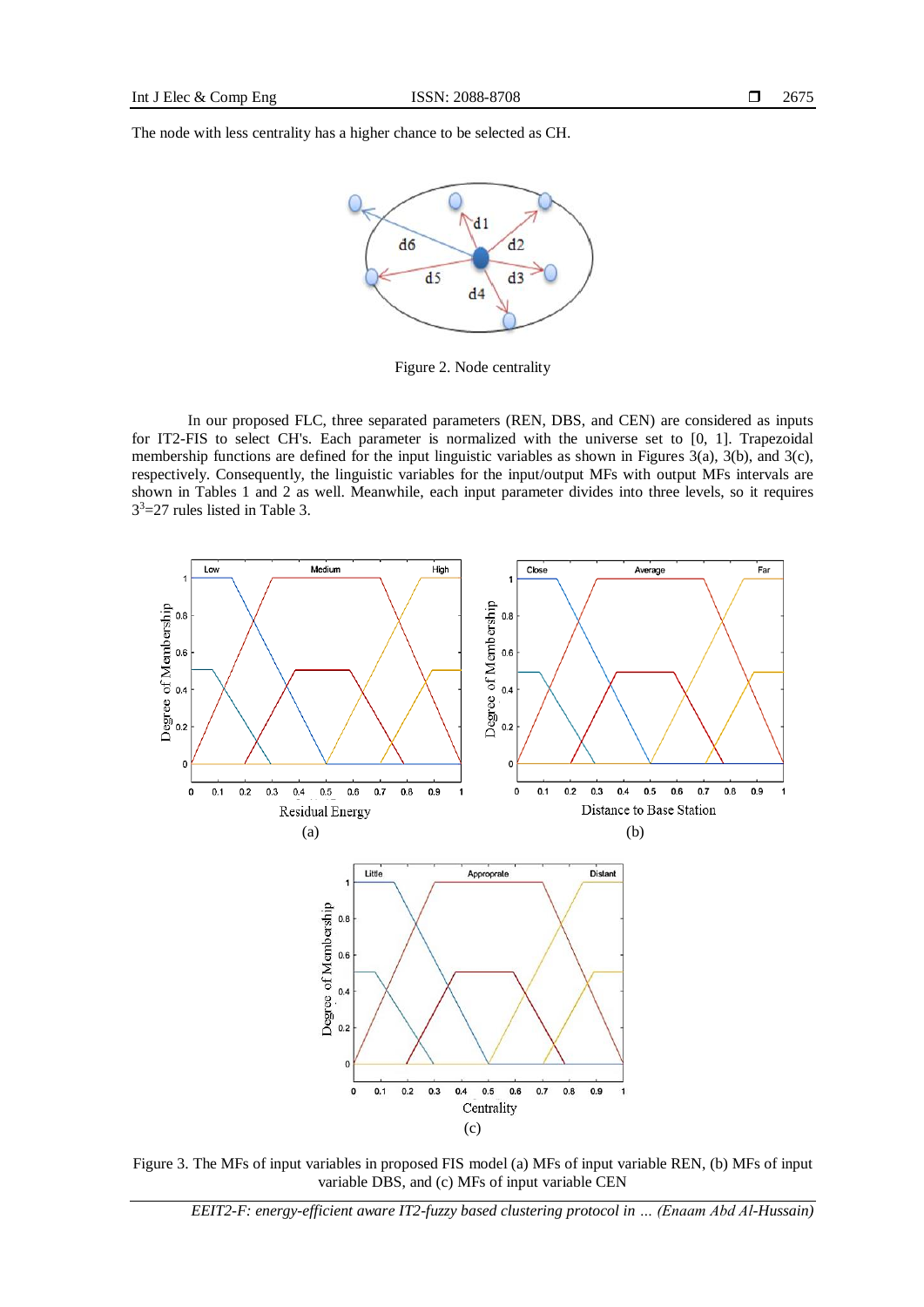| Table 1. Inputs/output linguistic variables |                                                |  |  |  |
|---------------------------------------------|------------------------------------------------|--|--|--|
| Parameter                                   | Linguistic variable                            |  |  |  |
| Residual energy (REN)                       | Low (Low), Medium, (Med), High (Hig)           |  |  |  |
| Distance to BS (DBS)                        | Close (Cls), Average (Avg), Far (Far)          |  |  |  |
| Centrality (CEN)                            | Little (Lit), Approprate (App), Distant (Dst)  |  |  |  |
| Chance                                      | Very low (VL), Low (LW), Rather Low (RL)       |  |  |  |
|                                             | Low Medium (LM), Medium (MD), High medium (HM) |  |  |  |
|                                             | Rather high (RH), High (HG), Very high (VH)    |  |  |  |

Table 2. Intervals of output MFs

| $O/P$ MFs | Intervals   |
|-----------|-------------|
| VI.       | $0.0 - 0.1$ |
| LW        | $0.0 - 0.4$ |
| RL.       | $0.2 - 0.4$ |
| LM        | $0.4 - 0.5$ |
| MD        | $0.4 - 0.7$ |
| HМ        | $0.6 - 0.7$ |
| RH        | $0.7 - 0.8$ |
| HG        | $0.7 - 1.0$ |
| VH        | $0.9 - 1.0$ |

Table 3. Input/output rules

| No. | <b>REN</b> | <b>DBS</b> | <b>CEN</b> | raore 5: mpau output rance<br>Chance | No. | <b>REN</b> | <b>DBS</b> | <b>CEN</b> |
|-----|------------|------------|------------|--------------------------------------|-----|------------|------------|------------|
| 1   | Low        | Cls        | Lit        | RL                                   | 15  | Med        | Avg        | Dis        |
| 2   | Low        | Cls        | App        | LW                                   | 16  | Med        | Far        | Lit        |
| 3   | Low        | Cls        | Dst        | VL                                   | 17  | Med        | Far        | App        |
| 4   | Low        | Avg        | Lit        | RL                                   | 18  | Med        | Far        | Dst        |
| 5   | Low        | Avg        | App        | LW                                   | 19  | Hig        | <b>Cls</b> | Lit        |
| 6   | Low        | Avg        | Dst        | VL                                   | 20  | Hig        | <b>Cls</b> | App        |
| 7   | Low        | Far        | Lit        | RL                                   | 21  | Hig        | <b>Cls</b> | Dst        |
| 8   | Low        | Far        | App        | LW                                   | 22  | Hig        | Avg        | Lit        |
| 9   | Low        | Far        | Dst        | VL                                   | 23  | Hig        | Avg        | App        |
| 10  | Med        | Cls        | Lit        | HM                                   | 24  | Hig        | Avg        | Dst        |
| 11  | Med        | Cls        | App        | MD                                   | 25  | Hig        | Far        | Lit        |
| 12  | Med        | Cls        | Dst        | LM                                   | 26  | Hig        | Far        | App        |
| 13  | Med        | Avg        | Lit        | HM                                   | 27  | Hig        | Far        | Dst        |
| 14  | Med        | Avg        | App        | MD                                   |     |            |            |            |

# **3.2. Proposed IT2-fuzzy logic-based clustering protocol**

EEIT2-F LEACH performs its operation at rounds based on LEACH protocol. Thereby, each round starts in two phases: set-up phase and steady-state phase.

− The set-up phase provides a selection for the CHs based on the IT2-FIS. The BS sends a request for ID, residual energy, distance to BS, and the Centrality for each sensor node in the network and waits for a response from the sensor nodes (SN). Once these values are received from the sensors, a CHs chance is calculated by the BS according to the modified threshold equation together with a fuzzy chance, which is defined as (7):

$$
T(n) = \begin{cases} \frac{P}{1 - P(r \mod 1/P)} + \frac{E_S}{E_i} * P & \text{if } n \in G\\ 0 & \text{Otherwise} \end{cases}
$$
(7)

where *P* denotes the desired percentage of CHs, *r* represents the current round's number, *n* is the number of sensor nodes (SNs), *G* is the set of nodes that have not become CH within the last 1/*p* rounds, *E*s, and *E*<sup>i</sup> are the current energy of the sensor node, and Initial Energy of the sensor node respectively, and 1/*P*  indicates the expected number of nodes in a cluster. As the CHs are elected, each CH sends advertisement (ADV) messages to all sensor nodes to join it. and based on the strength of the received signal (RSSI), the sensor nodes join its CH.

− In the Steady-State phase each CH makes a TDMA schedule based on the number of Cluster Members (CMs), and each SN sends its data packet within its time slot. The selected CHs gather the information from their CMs and transmits it to the BS. Algorithm 1 describes the general steps of the EEIT2-F LEACH. Thus, the General Flowchart of EEIT2-F LEACH Protocol can be obtained as in Figure 4.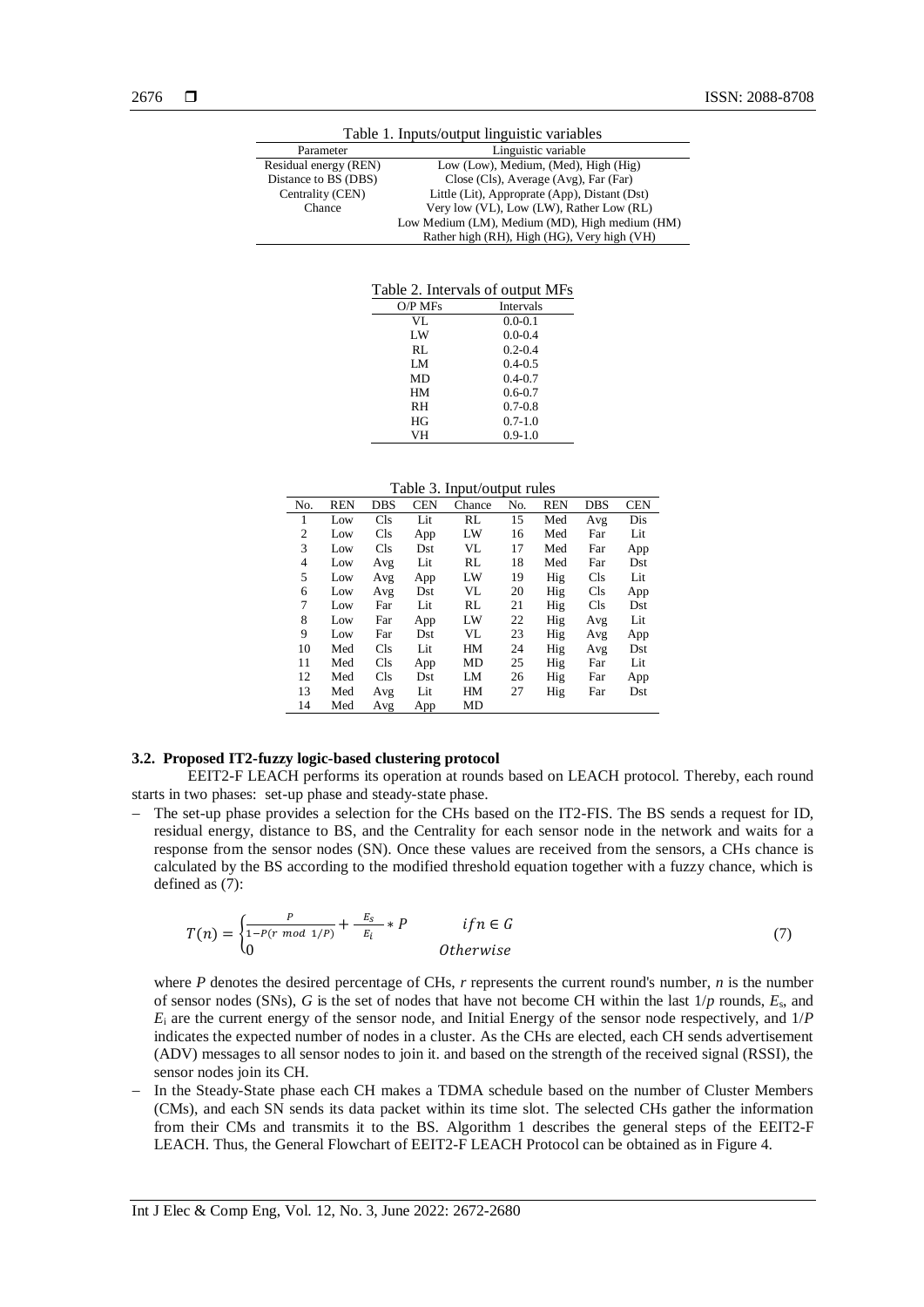#### Algorithm 1. The Proposed EEIT2-F LEACH Begin:

The BS sends a request for ID, residual energy, distance to BS, centrality for each sensor node in the network and waits for a response from the sensor nodes.

Define REN, DBS, and CEN as inputs to IT2-FIS to produce a fuzzy chance.

Select CH based on the following criteria:

If (rand  $(0,1) < T(n)$  & Chance  $>=0$ ) then the node is selected as a CH.

Otherwise, the node is selected as a CM.

T(*n*) represents the threshold value of LEACH protocol which was modified by adding *(Es/Ei)* to avoid the random selection of the CHs in the set-up phase and Q is the fuzzy threshold value (0.5).

$$
T(n) = \begin{cases} \frac{P}{1 - P(r \mod 1/P)} + \frac{E_s}{E_i} * P & \text{if } n \in G\\ 0 & \text{otherwise} \end{cases}
$$

For each CH

Sends advertisement (ADV) messages to all sensor nodes to join it. Based on the strength of the received signal (RSSI), the sensor nodes join its CH. Makes a TDMA schedule based on the number of CMs CH collects the data from its CMs and sends it to the sink (BS) End For End





*EEIT2-F: energy-efficient aware IT2-fuzzy based clustering protocol in … (Enaam Abd Al-Hussain)*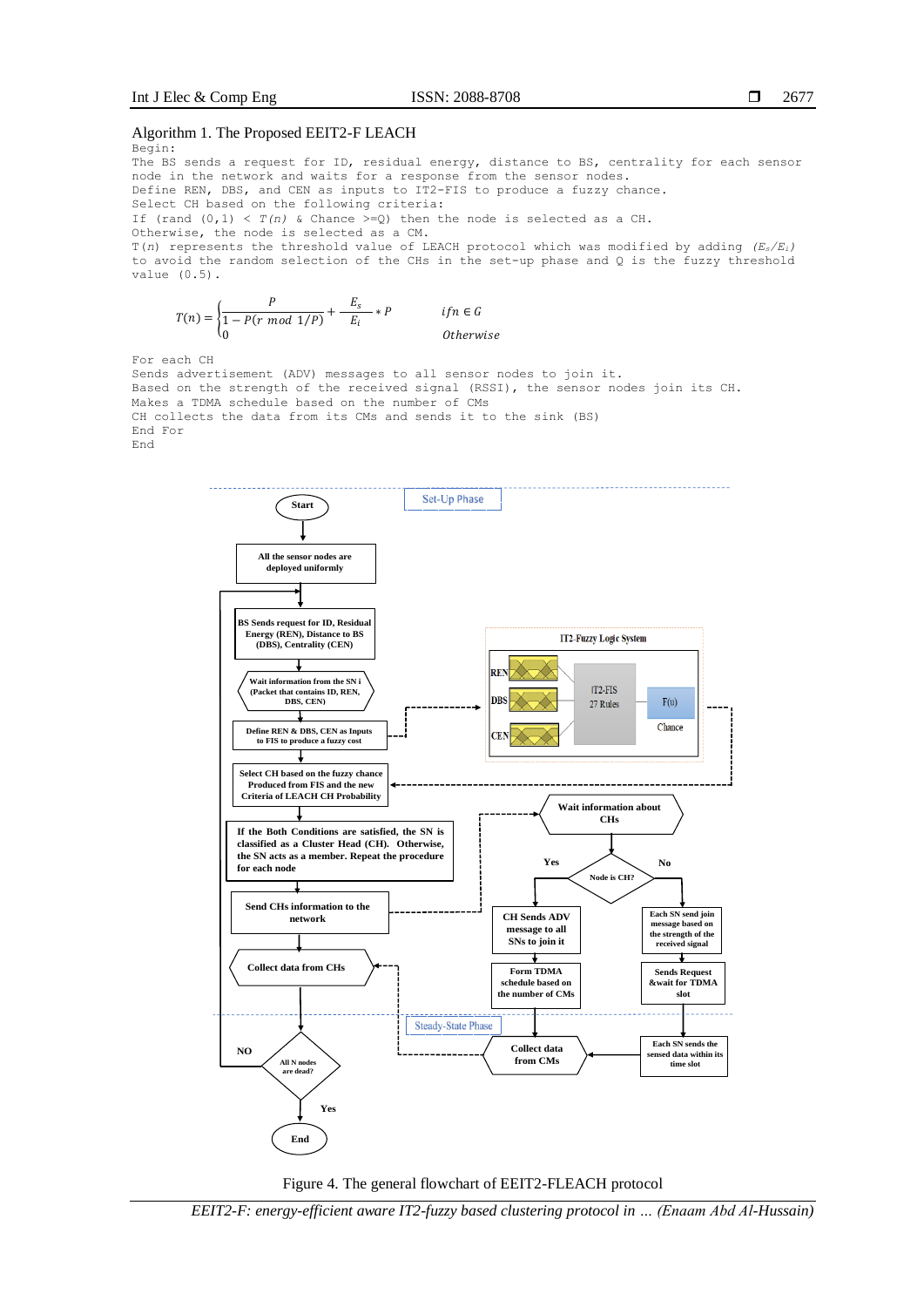# 2678

# **4. RESULTS AND DISCUSSION**

In this section, the efficiency of our proposed EEIT2-F LEACH protocol was assessed using the MATLAB simulation tool. The proposed protocol was tested using the simulation parameters in Table 4. Moreover, the results obtained are contrasted with the traditional LEACH protocol.

| Table 4. Simulation parameters |                            |                              |                                |  |  |  |  |
|--------------------------------|----------------------------|------------------------------|--------------------------------|--|--|--|--|
| Parameters                     | Value                      | Parameters                   | Value                          |  |  |  |  |
| Network Size                   | $100\times100 \text{ m}^2$ | $E_{elec}$                   | $50$ nJ/bit                    |  |  |  |  |
| No. of Nodes                   | 100                        | $\varepsilon$ <sub>amp</sub> | $0.0013$ PJ/bit/m <sup>4</sup> |  |  |  |  |
| Percentage of CHs              | 0.1                        | $\varepsilon_{\rm fc}$       | 10 $PJ/bit/m2$                 |  |  |  |  |
| Location of BS                 | $50\times50$ m             | Simulation time              | 3000 s                         |  |  |  |  |
| Node distribution              | Random                     | Hello Packet Size            | 25 Bytes                       |  |  |  |  |
| <b>Initial Energy</b>          | 1 Joule                    | Data Packet Size             | 2000 Bytes                     |  |  |  |  |

# **4.1. Experimental case I**

Figure 5 shows the first node dead (FND), half nodes dead (HND), and last node dead (LND). The results reveal that the EEIT2-F LEACH protocol outperforms the LEACH in terms of FND, HND, and LND by 49.98%, 48%, and 49.8%, respectively. Now, Figure 6 illustrates the significant increase in the network lifetime after the first 20% of nodes are dead nodes up to 3073, while the LEACH Lifetime is limited to 1452.



Figure 5. FND, HND, and LND of EEIT2-F LEACH Figure 6. The lifetime of EEIT2-F LEACH

Network Lifetime after 20% Nodes Dead



In addition, the average consumed Energy was examined in Figure 7. In LEACH protocol, the consumption becomes nearly 68.16% of the sensor energy during the first 1500 rounds; while the proposed protocol consumed just 45% of the sensor energy. Furthermore, Figure 8 also depicts the average energy of all sensors in EEIT2-F LEACH that can efficiently save 54.91% of the energy at 1500 rounds compared to energy savings of 31.9% for LEACH protocol.



Figure 7. Consumed energy of EEIT2-F LEACH Figure 8. Average energy of EEIT2-F LEACH

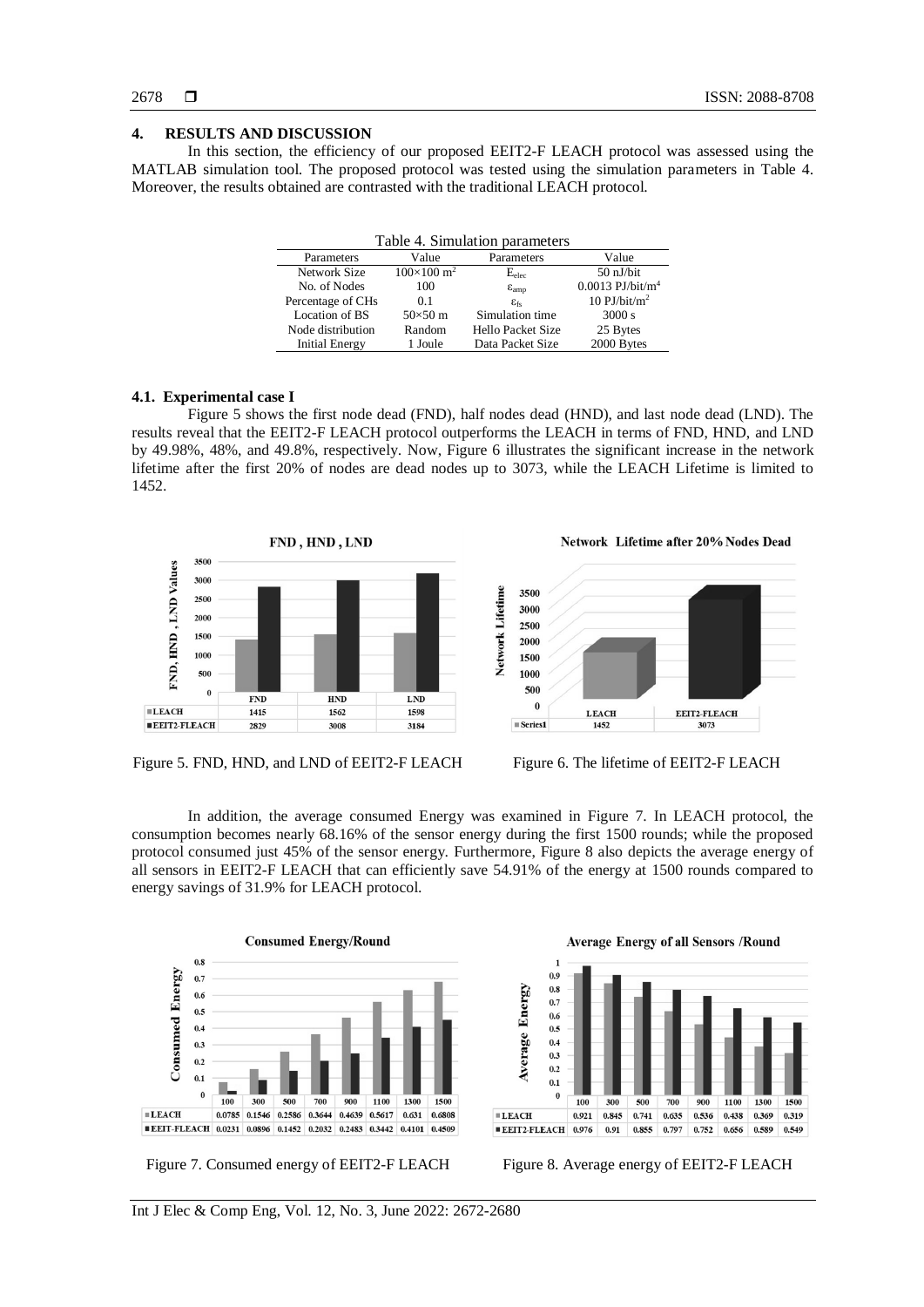#### **4.2. Experimental case 2**

This experiment represents the performance evaluation of EEIT2-F LEACH based on three scenarios. To address the effect of changing the BS location (position) on the overall network performance: scenario 1: BS at (50, 50), scenario 2: BS at (100, 100), and scenario 3: BS at (50, 175). The tests of these scenarios are performed with 100 sensors distributed uniformly over  $100\times100$  m<sup>2</sup>, and all of the sensors are homogeneous with initial energy equal to 0.5 Joule. The obtained results:

- − Figure 9 in scenario 1. The values of FND, HND, and LND are 66.4%, 19.95%, and 12% superior to scenario 2. While it is 54.4%, 21.51%, and 16% superior to scenario 3 in terms of FND, HND, and LND respectively.
- − Figure 10 displays the network lifetime of scenario 1 increased by 37%, 37.86% compared to scenarios 2 and 3.



Figure 9. FND, HND, and LND in three scenarios Figure 10. Network lifetime in three scenarios



# **5. CONCLUSION**

This paper has proposed a new approach for the application of the IT2-fuzzy scheme to improve sensor node performance in WSNs and to compare them to the LEACH. Within this methodology, utilizing interval type-2 fuzzy logic supported in dealing with the uncertainties that prevailed in WSN environments. The simulation results demonstrate that the proposal efficiently minimizes energy consumption, resulting in energy savings in network nodes and an improvement in the expected network lifetime. Notice that the results of the three scenarios related to the BS location obviously show that the BS location at the center of the network area (scenario 1) has more efficient effect on the proposed protocol than the other two scenarios in terms of the network lifetime, and the corresponding FND, HND, and LND. For future improvement, the intelligent algorithms such as FPA, grey wolf optimizer (GWO), ant colony optimization (ACO), artificial bee colony (ABC) algorithms can be employed to improve the routing strategy in sensor networks.

#### **REFERENCES**

- [1] Y. Liu, Q. Wu, T. Zhao, Y. Tie, F. Bai, and M. Jin, "An improved energy-efficient routing protocol for wireless sensor networks," *Sensors*, vol. 19, no. 20, Oct. 2019, doi: 10.3390/s19204579.
- [2] I. Daanoune, B. Abdennaceur, and A. Ballouk, "A comprehensive survey on LEACH-based clustering routing protocols in wireless sensor networks," *Ad Hoc Networks*, vol. 114, Apr. 2021, doi: 10.1016/j.adhoc.2020.102409.
- [3] W. Abushiba, P. Johnson, S. Alharthi, and C. Wright, "An energy efficient and adaptive clustering for wireless sensor network (CH-leach) using leach protocol," in *2017 13th International Computer Engineering Conference (ICENCO)*, Dec. 2017, pp. 50–54, doi: 10.1109/ICENCO.2017.8289762.
- [4] A. A. Hussien, S. W. Al-Shammari, and M. J. Marie, "Performance evaluation of wireless sensor networks using LEACH protocol," *Indonesian Journal of Electrical Engineering and Computer Science (IJEECS)*, vol. 19, no. 1, pp. 395–402, Jul. 2020, doi: 10.11591/ijeecs.v19.i1.pp395-402.
- [5] R. Zagrouba and A. Kardi, "Comparative study of energy efficient routing techniques in wireless sensor networks," *Information*, vol. 12, no. 1, Jan. 2021, doi: 10.3390/info12010042.
- [6] Z. Cui, Y. Cao, X. Cai, J. Cai, and J. Chen, "Optimal LEACH protocol with modified bat algorithm for big data sensing systems in internet of things," *Journal of Parallel and Distributed Computing*, vol. 132, pp. 217–229, Oct. 2019, doi: 10.1016/j.jpdc.2017.12.014.
- [7] N. Sharma and V. Gupta, "Meta-heuristic based optimization of WSNs energy and lifetime-a survey," in *Proceedings of the Confluence 2020 - 10th International Conference on Cloud Computing, Data Science and Engineering*, Jan. 2020, pp. 369–374, doi: 10.1109/Confluence47617.2020.9058294.
- [8] M. A. Tamtalini, A. E. B. El Alaoui, and A. El Fergougui, "ESLC-WSN: a novel energy efficient security aware localization and clustering in wireless sensor networks," in *1st International Conference on Innovative Research in Applied Science, Engineering and Technology (IRASET)*, Apr. 2020, pp. 1–6, doi: 10.1109/IRASET48871.2020.9092203.